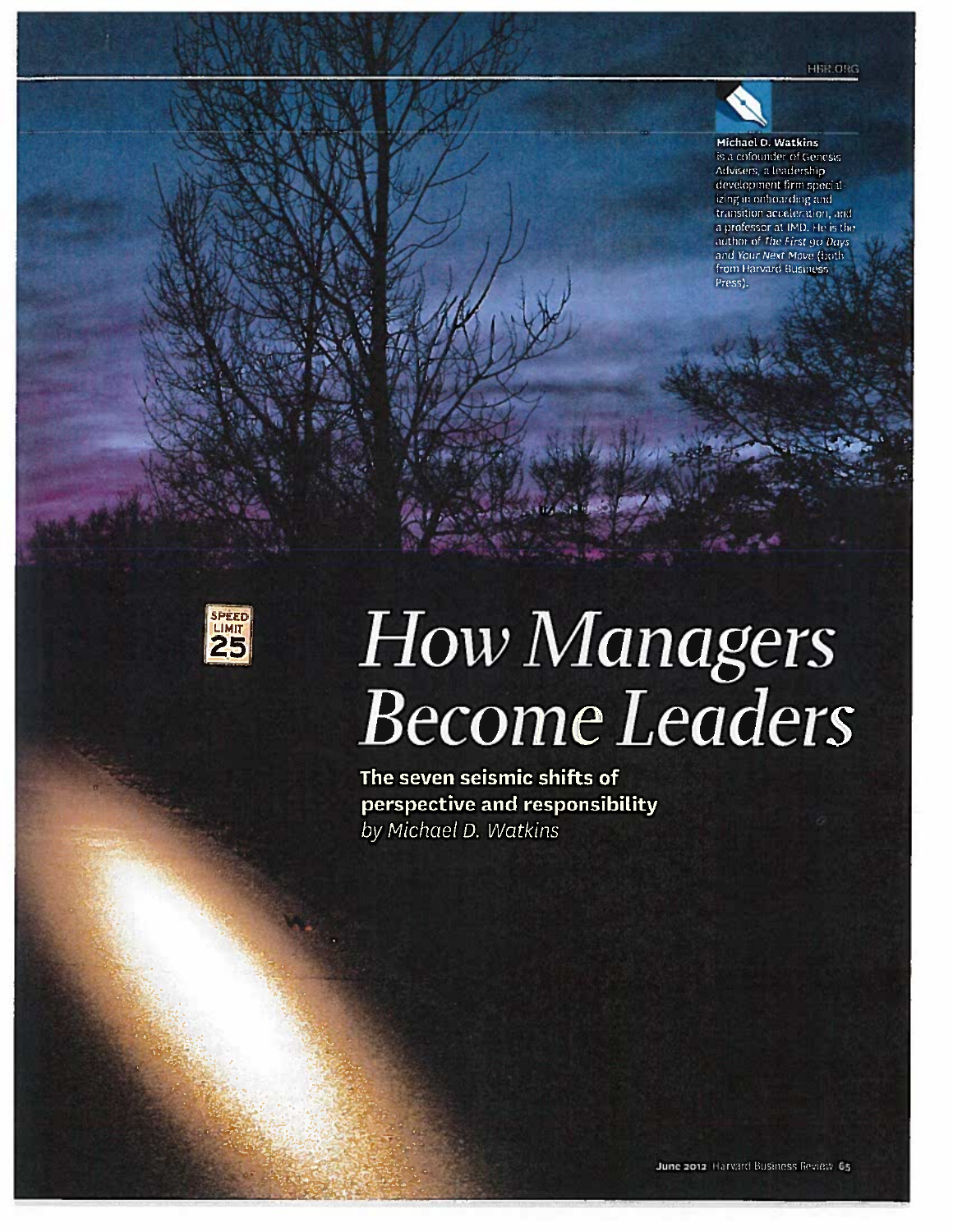Harald (not his real name) is <sup>a</sup> high- potential leader with <sup>15</sup> years of experience at <sup>a</sup> leading European chemical company. He started as an assistant product manager in the plastics unit and was quickly transferred to Hong Kong to help set up the unit's new Asian business center. As sales there soared, he soon won <sup>a</sup> promo tion to sales manager. Three years laterhe returned to Europe as the marketing and sales director for Europe, the Middle East, and Africa, overseeing <sup>a</sup> group of 80 professionals. Continuing his string of successes, he was promoted to vice president of marketing and sales for the polyethylene division, responsible for several lines of products, related services, and <sup>a</sup> staff of nearly 200.

All of Harald's hard work culminated in his ap pointment as the head of the company's plastic res ins unit, a business with more than 3,000 employees worldwide. Quite intentionally, the company had as signed him to run <sup>a</sup> small but thriving business with <sup>a</sup> strong team. The idea was to give him the opportu nity to move beyond managing sales and marketing, ge<sup>t</sup> his arms around an entire business, learn what it meant to head up <sup>a</sup> unit with the help of his moreexperienced team, and take his leadership skills to

# **The Seven Seismic Shifts**

All the shifts a function head must make when first be coming an enterprise leader involve learning new skills and cultivating new mind sets. Here are the shifts and whet each requires executives to do:

# SPECIALIST TO **GENERALIST**

 $\sim$ 

**Understand the mental** models, tools, and terms used in key business functions and develop templates for evaluating the leaders of those functions.

the next level in a situation free from complicating problems or crises. The setup seemed perfect, but <sup>a</sup> few months into the new position, Harald was strug gling mightily.

Like Harald, many rising stars trip when they shift from leading <sup>a</sup> function to leading an enterprise and for the first time taking responsibility for <sup>a</sup> P&L and oversight of executives across corporate functions. It truly is different at the top. To find out how, <sup>I</sup> took an in-depth look at this critical turning point, conduct ing an extensive series of interviews with more than <sup>40</sup> executives, including managers who had devel oped high-potential talent, senior HR professionals, and individuals who had recently made the move to enterprise leadership for the first time.

What I found is that to make the transition suc cessfully, executives must navigate <sup>a</sup> tricky set of changes in their leadership focus and skills, which <sup>I</sup> call the seven seismic shifts. They must learn to move from specialist to generalist, analyst to inte grator, tactician to strategist, bricklayer to architect, problem solver to agenda setter, warrior to diplomat, and supporting cast member to lead role. Like so many of his peers, Harald had trouble negotiating most of these shifts. To see what makes them so dif ficult, let's follow him through each of them, as he confronts unnerving surprises, makes unwarranted assumptions, encounters entirely new demands on his time and imagination, makes decisions in igno rance, and learns from his mistakes.

# Specialist to GeneraList

Harald's immediate challenge was shifting from leading <sup>a</sup> single function to overseeing the full set of business functions. In his first couple of months, this shift left him feeling disoriented and less confident in his ability to make good judgments. And so he fell

# ANALYST TO INTEGRATOR

Integrate the collective knowledge of crossfunctional teams and make appropriate trade-offs to solve complex organizational problems.

TACTICIAN TO STRATEGIST

Shift fluidly between the details and the Larger picture, perceive important patterns in complex envi ronments, and anticipate and influence the reactions of key externaL pLayers.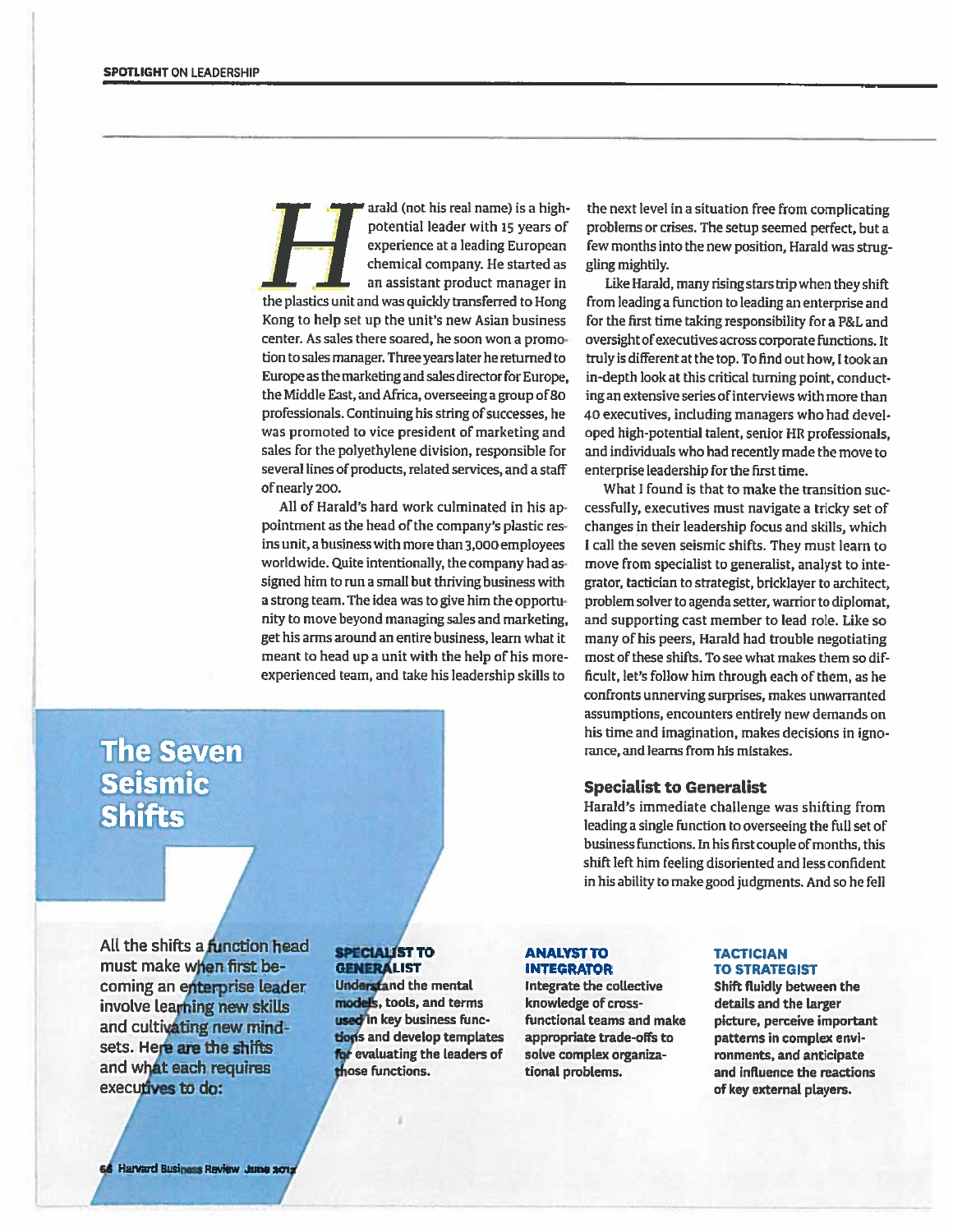# Few leadership transitions are as challenging as the move from running <sup>a</sup> function to running an entire enterprise for the first time.

The scope and complexity of the job dramatically increase in ways that can leave newly minted unit heads feeling overwhelmed and uncertain. The skills that they've honed in their previous roles—mas

tery of their function, organiza tional know-how, the ability to build and motivate <sup>a</sup> team—are no longer enough. For the first time, these executives must transform themselves into gen eralists who understand all the

functions. They must learn to hire, judge, and mediate with <sup>a</sup> far wider variety of people. They must confront <sup>a</sup> whole new range of tough questions: What are the big issues on our corporate agenda? What opportunities and threats does the whole business face? How can I ensure the success of the entire organization?

At this critical turning point, executives must undergo seven seismic shifts—a tricky set of changes in their leadership focus that require them to develop new skills and conceptual frameworks.

into <sup>a</sup> classic trap—overmanaging the function he knew well and undermanaging the others. Fortu nately for Harald, this became crystal clear when his vice president of HR gave him some blunt feedback about his relationship with his sales and marketing VP: "You are driving Claire crazy- You need to give her some space:'

Harald's tendency to stay in his functional comfort zone is an understandable reaction to the stresses of moving up to <sup>a</sup> much broader role. It would be wonderful if newly appointed enterprise leaders were world-class experts in all business func tions, but of course they never are. In some instances they have gained experience by rotating through various functions or working on cross-functional projects, which certainly helps. (See the sidebar "flow to Develop Strong Enterprise Leaders:') But the reality is that the move to enterprise leadership always requires executives who've been specialists to quickly turn into generalists who know enough about all the functions to run their businesses,

What is "enough"? Enterprise leaders must be able to (1) make decisions that are good for the busi ness as <sup>a</sup> whole and (2) evaluate the talent on their teams. To do both they need to recognize that busi ness functions are distinct managerial subcultures,

each with its own mental models and language. Ef fective leaders understand the different ways that professionals in finance, marketing, operations, HR, and R&D approach business problems, and the vari ous tools (discounted cash flow, customer segmenta tion, process flow, succession planning, stage gates, and the like) that each discipline applies. Leaders must be able to speak the language of all the func tions and translate for them when necessary. And critically, leaders must know the tight questions to ask and the tight metrics for evaluating and recruit ing people to manage areas in which they them selves are not experts.

The good news for Harald was that, in addition to assigning him to <sup>a</sup> high-performing unit, his com pany had strong systems in place for evaluating and developing talent in key functions. These included well-crafted systems for performance reviews and 360-degree feedback, and for collecting input from corporate functions. His heads of finance and HR, for instance, while reporting directly to him, also had dotted-line reporting relationships with their respective corporate departments, which assisted Harald with their evaluation and development. So he had plenty of resources to help him understand what "excellence" meant for each function.

# BRICKLAYER TO ARCHITECT

Understand how to analyze and design organizational systems so that strategy, structure, operating models, and skill bases fit together effectively and efficiently, and harness this understanding to make needed organizational changes.

# PROBLEM SOLVER TO AGENDA SETTER Define the problems the

organization should focus on, and spo<sup>t</sup> issues that don't fail neatly into any one function but are still important.

### WARRIOR TO DIPLOMAT

Proactively shape the environment in which the business operates by influencing key externaL constituencies, including the government, NGOs, the media, and investors,

# SUPPORTING CAST MEMBER TO LEAD ROLE

Exhibit the right behaviors as a role model for the organization and learn to communi cate with and inspire Large groups of people both directly and, increasingly, indirectly.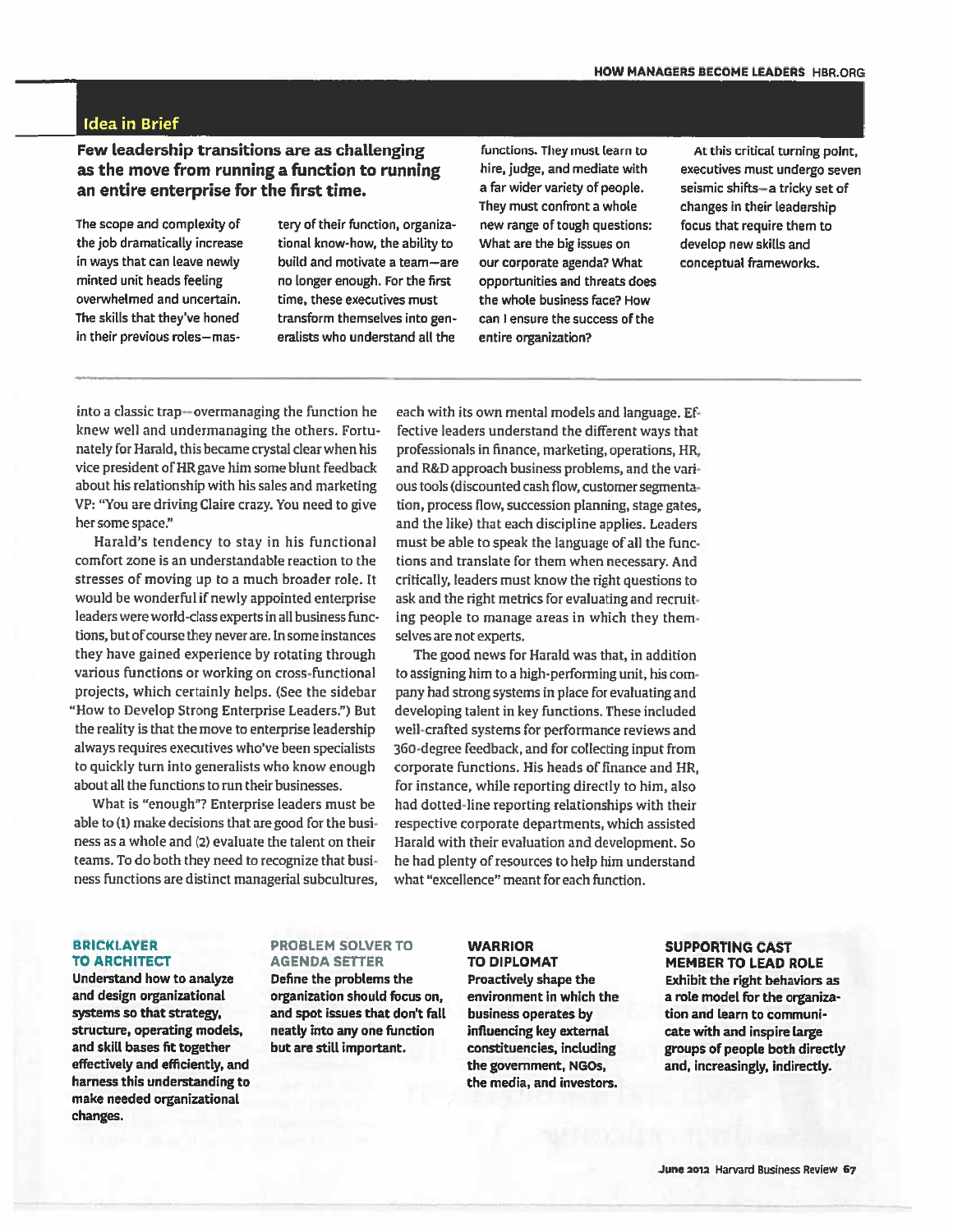By investing directly in creating standardized evaluation schemes for each function, companies can ensure that new enterprise leaders ge<sup>t</sup> the lay of the land faster. But even if their firms don't have such systems, aspiring enterprise leaders can pre pare themselves by building relationships with col leagues in other functions, seeking to learn from them (perhaps in exchange for insight into their own functions) so that they can develop their own templates.

# AnaLyst to Integrator

The primary responsibility of Functional leaders is to recruit, develop, and manage people who focus in analytical depth on specific business activities. An enterprise leader's job is to manage and integrate the collective knowledge of those functional teams to solve important organizational problems.

Harald found himself struggling with this shift early on as he sought to address the many compe<sup>t</sup> ing demands of the business. His sales and market ing VP, for example, wanted to aggressively go to market with <sup>a</sup> new product, while his head of opera tions worried that production couldn't be ramped up quickly enough to meet the sales staff's demand sce narios. Harald's team expected him to balance the needs of the supply side of the business (operations) with those of its demand side (sales and marketing), to know when to focus on the quarterly business results (finance) and when to invest in the future (R&D), to decide how much attention to devote to execution and how much to innovation, and to make many other such calls.

Once again, executives need general knowledge of the various functions to resolve such competing issues, but that isn't enough. The skills required have less to do with analysis and more to do with understanding how to make trade-offs and explain

here is no substitute for actually making the calls and learning from their outcome.  $\overline{\phantom{a}}$  -analyzing various courses of action with his senior team, he chose to lower prices, forgoing some current

the rationale for those decisions. Here, too, previous experience with cross-functional or new-product development teams would stand newly minted enterprise leaders in good stead, as would <sup>a</sup> previ ous apprenticeship as a chief of staff to a senior executive. But ultimately, as Harald found, there is no substitute for actually making the calls and learning from their outcome.

# Tactician to Strategist

In his early months, Harald threw himself into the myriad details of the business. Being tactical was seductive—the activities were so concrete and the results so immediate, Consequently, he lost himself in the day-to-day flow of attending meetings, making decisions, and pushing projects forward.

The problem with this, of course, was that <sup>a</sup> core par<sup>t</sup> of Harald's new role was to be strategist-in-chief for the unit he now led. To do that, he had to let go of many of the details and free his mind and his time to focus on higher-level matters. More generally, he needed to adopt <sup>a</sup> strategic mind-set.

How do tactically strong leaders learn to develop such <sup>a</sup> mind-set? By cultivating three skills: level shifting, pattern recognition, and mental simulation, Level shifting is the ability to move fluidly among levels ofanalysis—to know when to focus on the details, when to focus on the big picture, and how the two relate. Pattern recognition is the ability to discern important causal relationships and other signifi cant patterns in <sup>a</sup> complex business and its environ ment—that is, to separate the signal from the noise. Mental simulation is the ability to anticipate how outside parties (competitors, regulators, the media, key members of the public) will respond to what you do, to predict their actions and reactions in order to define the best course to take. In Harald's first year, for instance, an Asian competitor introduced <sup>a</sup> lowercost substitute for <sup>a</sup> key resin product his unit made. Harald needed not only to consider the immediate threat but also to think expansively about what the competitor's future intentions might be. Was the Asian company going to use this low-end product to forge strong customer relationships and progres sively offer <sup>a</sup> broader range of products? If so, what options should Harald's unit pursue? flow would the competitor respond to what Harald chose to do? Those were not questions he had been responsible for as head of marketing and sales. In the end, after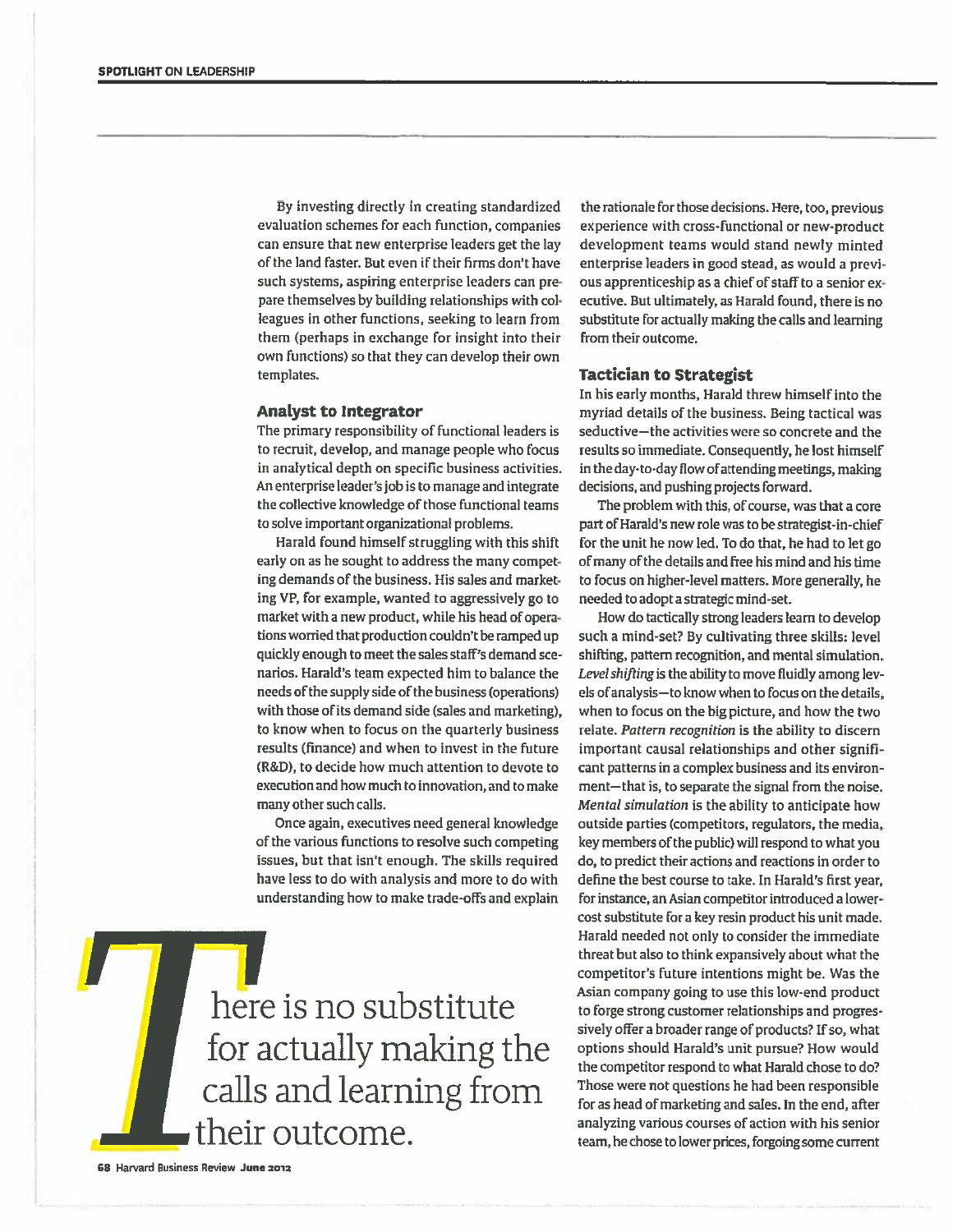# How to Develop Strong Enterprise Leaders

# Early in their careers, give potential Leaders...

# Experience on cross functionaL projects and then responsibility for them

An internationaL assignment (if it's a global business)

Exposure to <sup>a</sup> broad range of business situations: start up, acceLerated growth, sustaining success, realign ment, turnaround, and shutdown

# When their leadership promise becomes evident, give high potentials...

<sup>A</sup> position on <sup>a</sup> senior management team

Experience with externaL stakeholders (investors, the media, key customers)

An assignment as chief of staff for an experienced enterprise Leader

An appointment to lead an acquisition integration or <sup>a</sup> substantial restructuring

# Sometime just before their first enterprise promotion, send rising stars...

To a substantial executive program that addresses such capabilities as organizational design, business process improvement, and transition management, and allows them to build external networks

# At the time of their first enterprise-level promotion, place new enterprise Leaders in units that are...

Small, distinct, and thriving

Staffed with an experienced and assertive team that they can Learn from

profits in an effort to slow the loss of market share <sup>a</sup> move he did not live to regret.

Are strategic thinkers born or made? The answer is both. There's no doubt that strategic thinking, like any other skill, can be improved with training. But the ability to shift through different levels of analy sis, recognize patterns, and construct mental mod els requires some natural propensity. One of the paradoxes of leadership development is that people earn promotions to senior functional levels predomi nantly by being good at blocking and tackling, but employees with strategic talent may struggle at lower levels because they focus less on the details. Darwin ian forces can winnow strategic thinkers out of the developmental pipeline too soon if companies don't adopt explicit policies to identify and to some degree protect them in their early careers.

# Bricklayer to Architect

Too often, senior executives dabble in the profession of organizational design without <sup>a</sup> license—and end up committing malpractice. They come into their first enterprise-level role itching to make their mark and then target elements of the organization that seem relatively easy to change, like strategy or struc ture, without completely understanding the effect their moves will have on the organization as <sup>a</sup> whole.

About four months into his new role, for example, Harald concluded that he needed to restructure the business to focus more on customers and less on product lines. It was natural for him, as <sup>a</sup> former head ofsales and marketing, to think this way. In his eyes it was obvious that the business was too rooted in product development and operations and that its structure was an outdated legacy of the way the unit

had been founded and grown. So he was surprised when his restructuring proposal was met first with stunned silence from his team and then with vocifer ous opposition. It rapidly became clear that the exist ing structure in this successful division was linked in intricate and nonobvious ways to its key processes and talent bases. To sell the company's chemicals, for instance, the salespeople needed to have deep product knowledge and the ability to consult with customers on applications. A shift to <sup>a</sup> customerfocused approach would have required them to sell <sup>a</sup> broader range of complex products and acquire huge amounts of new expertise. So while <sup>a</sup> move to <sup>a</sup> customer-focused structure had potential benefits, certain trade-offs needed tobe evaluated. Implemen tation would, for instance, require significant adjust ments to processes and substantial investments in employee retraining. These changes demanded <sup>a</sup> grea<sup>t</sup> deal of thought and analysis.

As leaders move up to the enterprise level, they become responsible for designing and altering the architecture of their organization—its strategy, structure, processes, and skill bases. To he effec tive organizational architects, they need to think in terms of systems. They must understand how the key elements of the organization fit together and not naively believe, as Harald once did, that they can alter one element without thinking through the implications for all the others. Harald learned this the hard way because nothing in his experience as <sup>a</sup> functional leader had afforded him the opportu nity to think about an organization as <sup>a</sup> system. Nor did he have enough experience with large-scale or ganizational change to develop those insights from observation.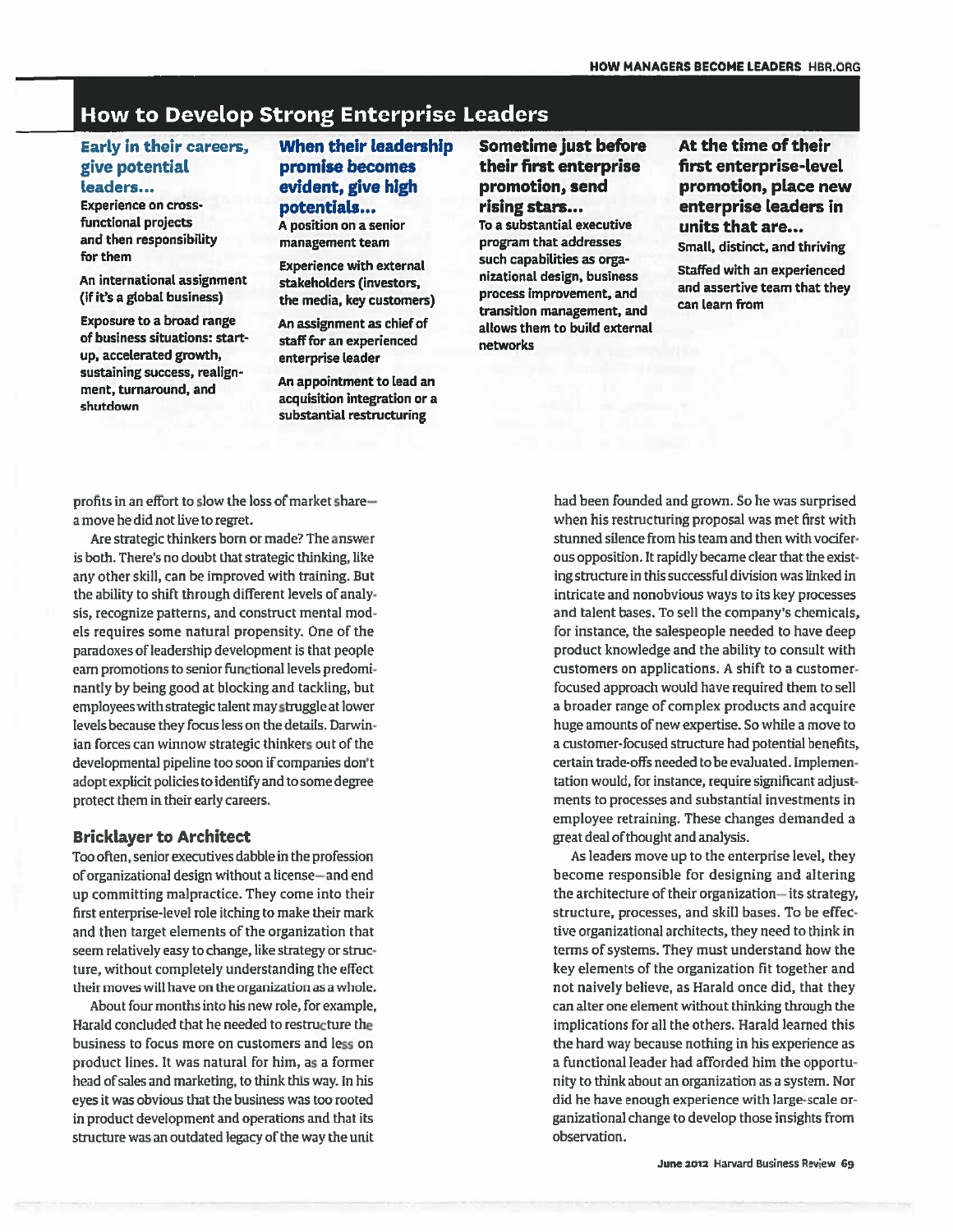In this Harald was typical: Enterprise lead ers need to know the principles of organizational change and change management, including the me chanics of organizational design, business process improvement, and transition management. Yet few rising executives get any formal training in these do mains, leaving most of them ill equipped to be the architects of iheir organizations—or even to be edu cated consumers of the work of organizational development professionals. Here Harald was once again fortunate in having—and having the sense to rely on—an experienced staffthat offered him cogent ad vice about the many interdependencies he had not originally considered. Not all new enterprise leaders are that lucky, of course. But if their companies have invested in sending them to executive education programs that teach organizational change, they'll be better prepared for this shift.

# Problem Solver to Agenda Setter

Many managers are promoted to senior levels on the strength of their ability to fix problems. When they become enterprise leaders, however, they must fo cus less on solving problems and more on defining which problems the organization should be tackling.

To do that, Harald had to perceive the full range of opportunities and threats facing his business, and fo cus the attention of his team on only the most impor tant ones. He also had to identify the "white spaces" issues that don't fall neatly into any one function but are still important to the business, such as diversity.

The number of concerns Harald now had to con sider was head-spinning. When he had run sales and marketing, he had gained some appreciation for how difficult it was for business heads to prioritize all the issues thrown at them in any <sup>g</sup>iven day, week, or month. Still, he was surprised by the scope and

# How Do I Evaluate a Sales Executive?

Enterprise leaders need to evaluate the work of all their func tional executives, not just those in the same area they came from. <sup>A</sup> simple template that systematically lists the most important metrics to track for <sup>a</sup> particular function, as well as which ones indicate trouble is brewing, will help new leaders get up to speed. Here is an example of <sup>a</sup> template for sales:

| Core Performance<br><b>Metrics</b>                                                                                                                                               | People<br>Management<br><b>Metrics</b>                                                                                                                                                                                                                       | <b>Customer Metrics</b>                                                                                                                                                               | <b>Warning Signs</b>                                                                                                                                                                                                                                                                                                                                                                                                                       |
|----------------------------------------------------------------------------------------------------------------------------------------------------------------------------------|--------------------------------------------------------------------------------------------------------------------------------------------------------------------------------------------------------------------------------------------------------------|---------------------------------------------------------------------------------------------------------------------------------------------------------------------------------------|--------------------------------------------------------------------------------------------------------------------------------------------------------------------------------------------------------------------------------------------------------------------------------------------------------------------------------------------------------------------------------------------------------------------------------------------|
| <b>Sales of key products</b><br>versus competitors' key<br>products<br><b>Market share growth</b><br>in key products<br><b>Execution against</b><br>business plan<br>commitments | Vacancy rate by region<br>or district<br>Rate of internal promo-<br>tions and strength of<br>internal succession<br>pipeline<br><b>Number of regrettable</b><br>employee losses and<br>the reasons for them<br><b>Success in recruiting</b><br>and selection | <b>Customer satisfaction</b><br>and retention rates<br><b>Evidence of under-</b><br>standing purchasing<br>patterns<br>Average amount of<br>salesperson interaction<br>with customers | Regrettable losses of sales personnel<br><b>Flattening or declining sales</b><br>Lack of internal development for future sales<br>leaders<br>Internal promotions with poor results<br>Inability to communicate product advantages<br>and disadvantages<br>Poor assessment of the organization's<br>strengths and weaknesses<br>Lack of time in the field or interactions with<br>customers<br>Lack of partnering skills with marketing and |

other key functions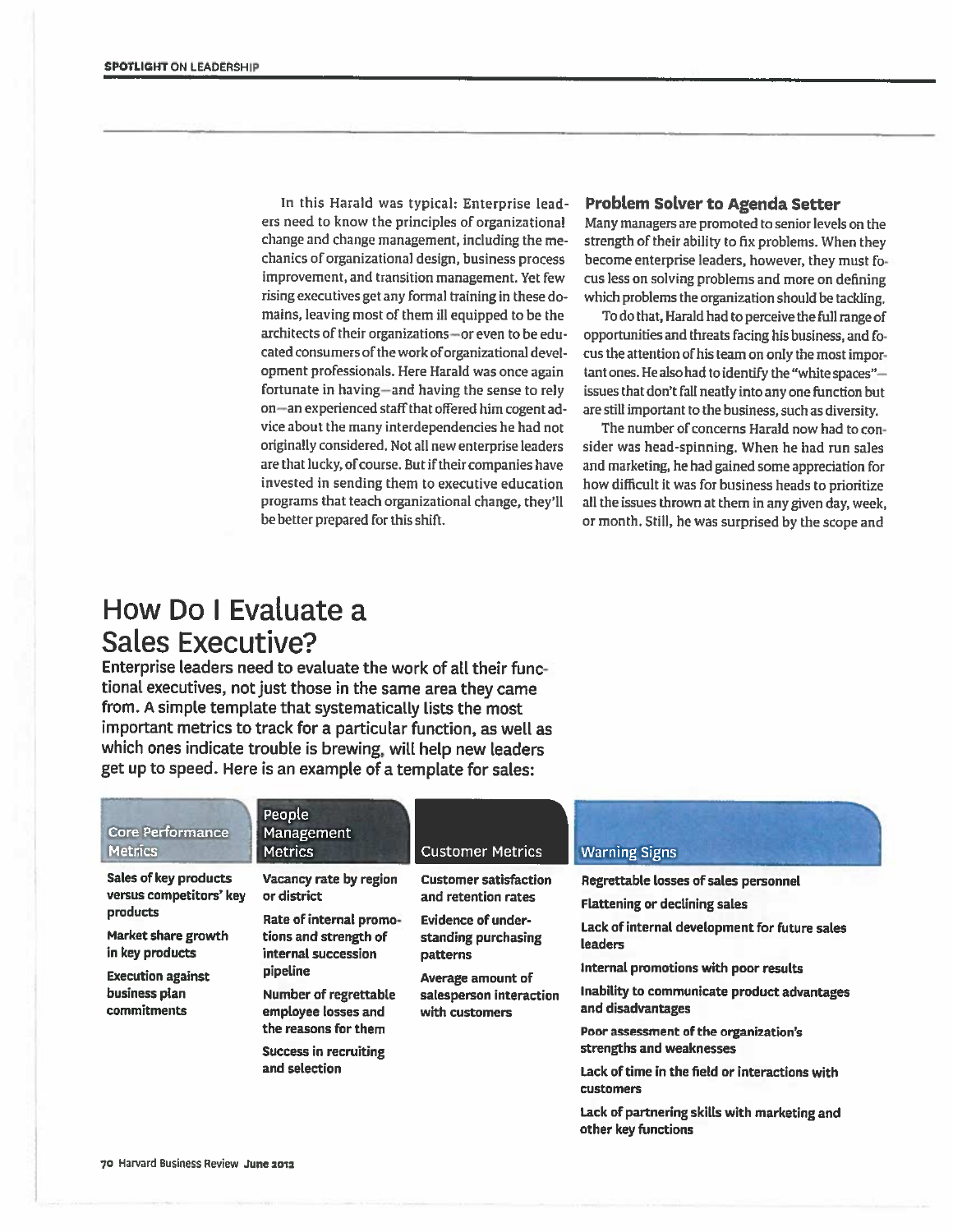# ou may be surprised by the intensity of the attention at center stage and the almost constant need to keep up your guard.

complexity of some of the problems at this level. He wasn't sure how to allocate his time and immediately felt overloaded. He knew he needed to delegate more, but he wasn't clear ye<sup>t</sup> about which tasks and assign ments he could safely leave to others,

The skills he had honed as <sup>a</sup> functional leader mastery of sales and marketing tools and techniques, organizational know-how, and even the ability to mobilize talent and promote teamwork—were not enough. To work out which problems his team should focus on—that is, to set the agenda—he had to leam to navigate <sup>a</sup> far more uncertain and ambiguous environment than he was used to. He also needed to learn to communicate priorities in ways his organiza tion could respond to. Given his sales and marketing background, Harald struggled less with how to com municate his agenda. The challenge was figuring out what that agenda was. To some degree he just had to learn from experience, but here again he was aided by the members of his team, who pressed him for guidance on issues they knew he needed to consider. He also could rely on the company's annual planning process, which provided <sup>a</sup> structure for defining key goals for his unit.

# Warrior to Diplomat

In his previous roles, Harald had focused primarily on marshaling the troops to defeat the competition. Now he found himself devoting <sup>a</sup> surprising amount of time to influencing <sup>a</sup> host of external constituen cies, including regulators, the media, investors, and NGOs. His suppor<sup>t</sup> staff was bombarded with re quests for his time: Could he participate in industry or governmen<sup>t</sup> forums sponsored by the governmen<sup>t</sup> affairs department? Would he be willing to sit for an interview with an editor from <sup>a</sup> leading business publication? Could he meet with <sup>a</sup> key group of in stitutional investors? Some of these groups he was familiar with; others not at all. But what was entirely new to him was his responsibility not just to interact with various stakeholders but also to proactively ad-

dress their concerns in ways that meshed with the finn's interests. Little of Harald's previous experience prepared him for the challenges of being <sup>a</sup> corporate diplomat.

What do effective corporate diplomats do? They use the tools ofdiplomacy—negotiation, persuasion, conflict management, and alliance building—to shape the extemal business environment to suppor<sup>t</sup> their strategic objectives. In the process they often find themselves collaborating with people with whom they compete aggressively in the market ev eryday.

To do this well, enterprise leaders need to em brace <sup>a</sup> new mind-set—to look for ways that interests can or do align, understand how decisions are made in different kinds of organizations, and develop effective strategies for influencing others. They must also understand how to recruit and manage employees of <sup>a</sup> kind that they have probably never supervised before; professionals in key supporting functions such as governmen<sup>t</sup> relations and corpo rate communications. And they must recognize that these employees' initiatives have longer horizons than the ongoing business, with its focus on quar terly or even annual results, does. Initiatives like a campaign to shape the development of governmen<sup>t</sup> regulation can take years to unfold. It took Harald <sup>a</sup> while to understand this, as his staffers educated him about how painstakingly they managed issues over protracted periods of time and how they peri odically bemoaned the results when someone took his eye off the ball.

# Supporting Cast Member To Lead Role

Finally, becoming an enterprise leader means mov ing to center stage under the bright lights. The inten sity of the attention and the almost constant need to keep up his guard caught Harald by surprise. He was somewhat shocked to discover how much stock people placed in what he said and did. Not long after